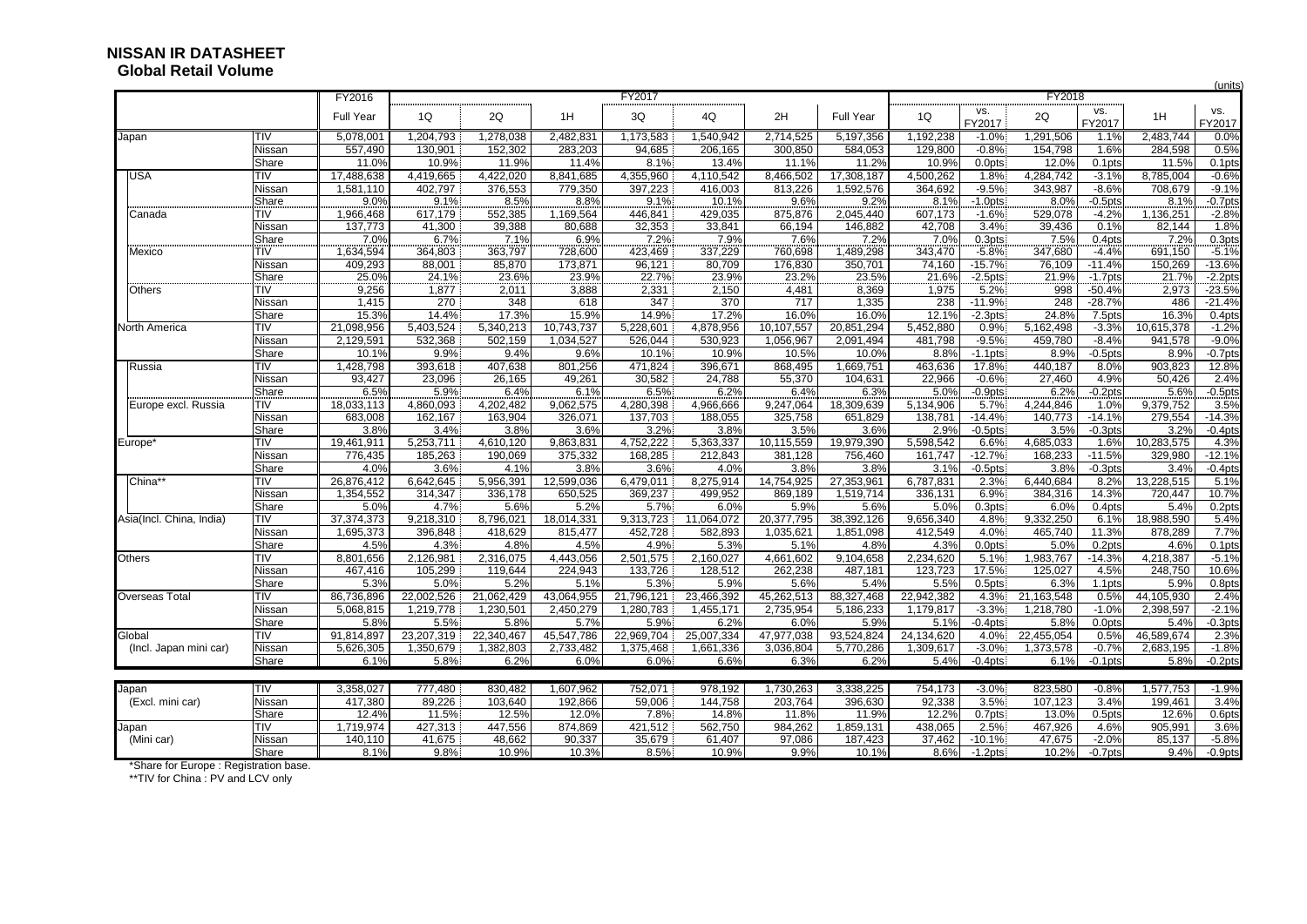## **Global Retail Volume Detail**

|               |                  |        |        |        |        |        |        |                  |        |               |        |               |        | (units)       |
|---------------|------------------|--------|--------|--------|--------|--------|--------|------------------|--------|---------------|--------|---------------|--------|---------------|
|               | FY2016           |        |        |        | FY2017 |        |        |                  |        |               | FY2018 |               |        |               |
|               | <b>Full Year</b> | 1Q     | 2Q     | 1H     | 3Q     | 4Q     | 2H     | <b>Full Year</b> | 1Q     | VS.<br>FY2017 | 2Q     | VS.<br>FY2017 | 1H     | VS.<br>FY2017 |
| <b>UK</b>     | 179,920          | 36,053 | 47,195 | 83,248 | 27,145 | 39,151 | 66,296 | 149,544          | 27,546 | $-23.6%$      | 29,427 | $-37.6%$      | 56,973 | $-31.6%$      |
| France        | 84,257           | 20,888 | 16,646 | 37,534 | 18,006 | 21,021 | 39,027 | 76,561           | 17,903 | $-14.3%$      | 17,629 | 5.9%          | 35,532 | $-5.3%$       |
| Germany       | 80,371           | 18,546 | 18,821 | 37,367 | 16,790 | 18,744 | 35,534 | 72,901           | 13,372 | $-27.9%$      | 13,785 | $-26.8%$      | 27,157 | $-27.3%$      |
| Italy         | 68,550           | 19,031 | 16,227 | 35,258 | 15,332 | 22,011 | 37,343 | 72,601           | 15,697 | $-17.5%$      | 11,880 | $-26.8%$      | 27,577 | $-21.8%$      |
| Spain         | 70,458           | 19,534 | 16,484 | 36,018 | 18,354 | 21,951 | 40,305 | 76,323           | 17,145 | $-12.2%$      | 18,212 | 10.5%         | 35,357 | $-1.8%$       |
| Thailand      | 44,331           | 13,815 | 14,434 | 28,249 | 17,105 | 16,965 | 34,070 | 62,319           | 16,481 | 19.3%         | 17,644 | 22.2%         | 34,125 | 20.8%         |
| Indonesia     | 35,273           | 7,530  | 7,639  | 15,169 | 5,994  | 6,844  | 12,838 | 28,007           | 3,177  | $-57.8%$      | 2,836  | $-62.9%$      | 6,013  | $-60.4%$      |
| Malaysia      | 34,680           | 7,420  | 6,769  | 14,189 | 6,076  | 6,750  | 12,826 | 27,015           | 6,738  | $-9.2%$       | 7,233  | 6.9%          | 13,971 | $-1.5%$       |
| Taiwan        | 44,723           | 11,352 | 10,877 | 22,229 | 9,777  | 10,622 | 20,399 | 42,628           | 9,492  | $-16.4%$      | 9,405  | $-13.5%$      | 18,897 | $-15.0%$      |
| Australia     | 65,416           | 15,255 | 12,359 | 27,614 | 14,422 | 15,866 | 30,288 | 57,902           | 14,180 | $-7.0%$       | 14,050 | 13.7%         | 28,230 | 2.2%          |
| India         | 56,615           | 12,048 | 13,557 | 25,605 | 12,127 | 11,018 | 23,145 | 48,750           | 10,764 | $-10.7%$      | 9,549  | $-29.6%$      | 20,313 | $-20.7%$      |
| <b>Brazil</b> | 66,811           | 15,005 | 19,654 | 34,659 | 25,016 | 24,297 | 49,313 | 83,972           | 22,278 | 48.5%         | 25,149 | 28.0%         | 47,427 | 36.8%         |
| Chile         | 25,077           | 5,863  | 7,822  | 13,685 | 7,659  | 7,594  | 15,253 | 28,938           | 7,760  | 32.4%         | 8,034  | 2.7%          | 15,794 | 15.4%         |
| Saudi Arabia  | 51,113           | 8,688  | 8,851  | 17,539 | 8,953  | 8,596  | 17,549 | 35,088           | 5,685  | $-34.6%$      | 5,684  | $-35.8%$      | 11,369 | $-35.2%$      |
| Egypt         | 22,155           | 4,603  | 5,074  | 9,677  | 5,334  | 6,000  | 11,334 | 21,011           | 6,802  | 47.8%         | 6,865  | 35.3%         | 13,667 | 41.2%         |
| South Africa  | 42,709           | 10,207 | 15,082 | 25,289 | 13,555 | 14,588 | 28,143 | 53,432           | 12,480 | 22.3%         | 14,508 | $-3.8%$       | 26,988 | 6.7%          |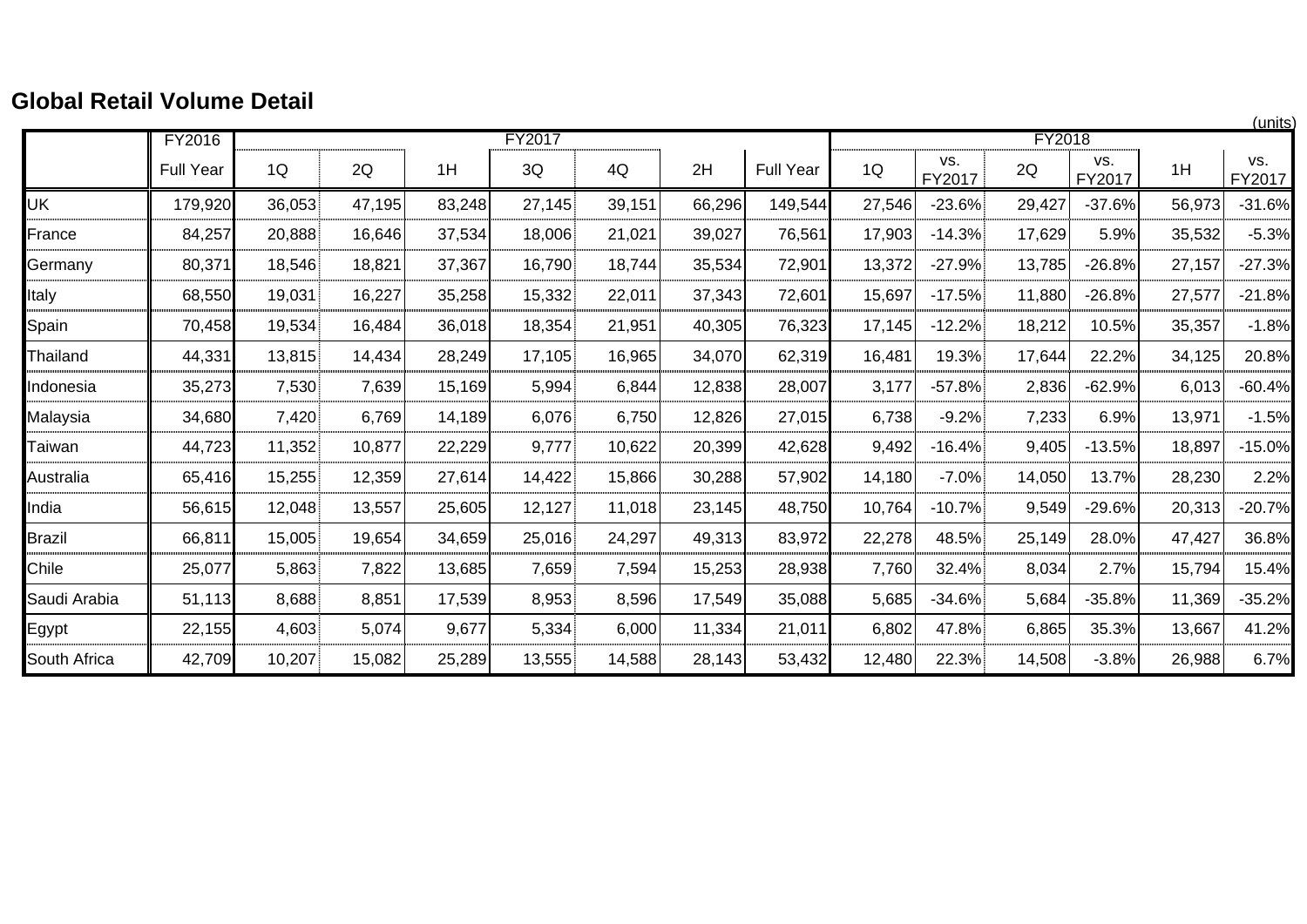# **Consolidated Sales Volume by region**

|                  |         |                      |         | -       |         |         |                 |        |         |               |         |         |         |        |        | (units)   |
|------------------|---------|----------------------|---------|---------|---------|---------|-----------------|--------|---------|---------------|---------|---------|---------|--------|--------|-----------|
|                  |         |                      |         |         |         |         |                 |        | FY2017  |               |         |         |         |        |        |           |
|                  | Japan   | U.S.<br>(incl. Guam) | Canada  | Mexico  | Europe  | Asia    | <b>Thailand</b> | China  | Others  | <b>Others</b> | Oceania | M.East  | Latin.A | Africa | Others | Total     |
| 1Q               | 123,652 | 392,779              | 36,773  | 107,751 | 170,883 | 87,719  | 12,995          | 4,137  | 70,587  | 110,946       | 17,074  | 32,609  | 40,475  | 20,537 | 251    | 1,030,503 |
| 2Q               | 148,392 | 355,416              | 34,435  | 93,807  | 199,754 | 108,587 | 16,189          | 5,917  | 86,481  | 123,113       | 15,877  | 31,671  | 49,496  | 25,749 | 320    | 1,063,504 |
| 1H               | 272,044 | 748,195              | 71,208  | 201,558 | 370,637 | 196,306 | 29,184          | 10,054 | 157,068 | 234,059       | 32,951  | 64,280  | 89,971  | 46,286 | 571    | 2,094,007 |
| 3Q               | 96,237  | 353,235              | 34,458  | 89,688  | 177,054 | 92,485  | 16,951          | 6,038  | 69,496  | 139,901       | 14,680  | 42,349  | 56,695  | 25,950 | 227    | 983,058   |
| 4Q               | 195,983 | 420,332              | 41,340  | 89,296  | 244,950 | 97,846  | 16,821          | 7,191  | 73,834  | 162,173       | 17,099  | 55,206  | 63,071  | 26,384 | 413    | 1,251,920 |
| 2H               | 292,220 | 773,567              | 75,798  | 178,984 | 422,004 | 190,331 | 33,772          | 13,229 | 143,330 | 302,074       | 31,779  | 97,555  | 119,766 | 52,334 | 640    | 2,234,978 |
| <b>Full Year</b> | 564,264 | 1,521,762            | 147,006 | 380,542 | 792,641 | 386,637 | 62,956          | 23,283 | 300,398 | 536,133       | 64,730  | 161,835 | 209,737 | 98,620 | 1,211  | 4,328,985 |

|    |         |                        |          |               |         |         |                 |              | <b>FY2018</b> |               |         |        |         |        |               |          |
|----|---------|------------------------|----------|---------------|---------|---------|-----------------|--------------|---------------|---------------|---------|--------|---------|--------|---------------|----------|
|    | Japar   | U.S.<br>$(incl.$ Guam) | Canada l | <b>Mexico</b> | Europe  | Asia    | <b>Thailand</b> | <b>China</b> | <b>Others</b> | <b>Others</b> | Oceania | M.East | Latin.A | Africa | <b>Others</b> | Total    |
| 1Q | 124,302 | 328,373                | 40.183   | 64,055        | 154,609 | 77.524  | 15.807          | 4,238        | 57.479        | 138.593       | 15.270  | 42.948 | 53,816  | 26.316 | 243           | 927,639  |
| 2Q | 145,275 | 316,289                | 34,918   | 75,395        | 147,939 | 86,675  | 17.779          | 3,893        | 65,003        | 149,527       | 16,027  | 42,548 | 62,016  | 28,656 | 280           | 956,018  |
| 1H | 269,577 | 644.662                | 75,101   | 139,450       | 302,548 | 164,199 | 33,586          | 8,131        | 122,482       | 288,120       | 31,297  | 85,496 | 115,832 | 54,972 | 523           | ,883,657 |

|    | Variance FY2017 vs FY2018 |                                       |        |        |        |                                                              |                 |       |                                      |        |                   |        |         |        |               |           |
|----|---------------------------|---------------------------------------|--------|--------|--------|--------------------------------------------------------------|-----------------|-------|--------------------------------------|--------|-------------------|--------|---------|--------|---------------|-----------|
|    | Japan                     | U.S.<br>(incl. Guam)                  | Canada | Mexico | Europe | Asia                                                         | <b>Thailand</b> | China | Others                               | Others | Oceania           | M.East | Latin.A | Africa | Others        | Total     |
| 1Q |                           | 650 △ 64,406                          | 3.410  |        |        | $\Delta$ 43,696 $\Delta$ 16,274 $\Delta$ 10,195              | 2.812           |       | 101 $\triangle$ 13,108               | 27.647 | $\triangle$ 1.804 | 10.339 | 13.341  | 5,779  | $\triangle$ 8 | △ 102,864 |
| 2Q |                           | $\triangle$ 3,117 $\triangle$ 39,127  |        |        |        | 483 $\triangle$ 18,412 $\triangle$ 51,815 $\triangle$ 21,912 | 1,590           |       | $\triangle$ 2.024 $\triangle$ 21.478 | 26.414 | 150               | 10.877 | 12.520  | 2,907  | ⊿ 40          | △ 107,486 |
| 1H |                           | $\triangle$ 2,467 $\triangle$ 103,533 | 3.893  |        |        | $\triangle$ 62,108 $\triangle$ 68,089 $\triangle$ 32,107     | 4.402           |       | $\triangle$ 1.923 $\triangle$ 34.586 | 54.061 | $\triangle$ 1.654 | 21.216 | 25.861  | 8,686  | ⊿ 48'         | △ 210,350 |

\*: Including sales to Renault OEM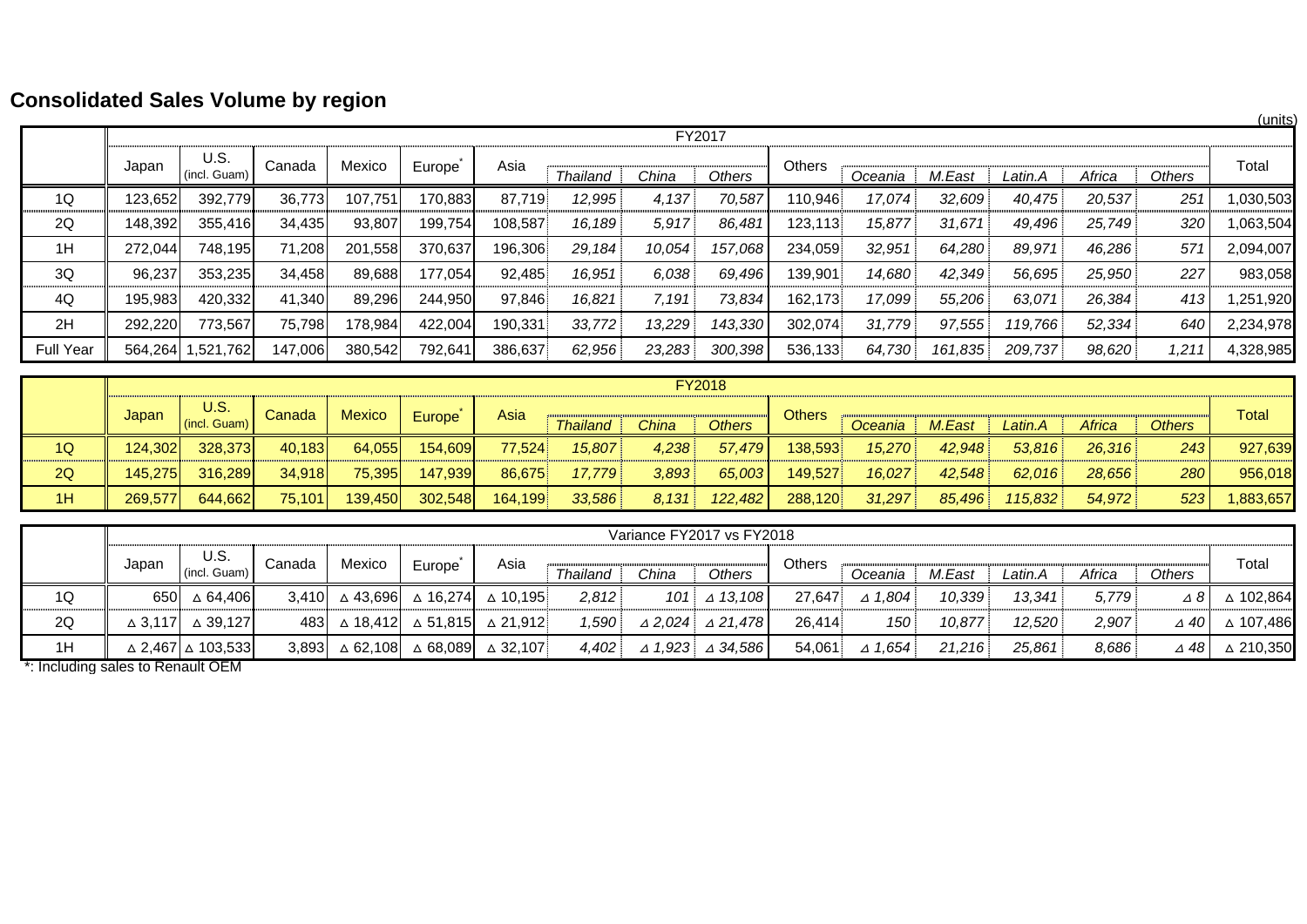#### **Global Production Volume**

|                             |                             |                  |                |            |           |           |           |           |                  |                |           | (units)   |                    |          |                    |           |                    |          |
|-----------------------------|-----------------------------|------------------|----------------|------------|-----------|-----------|-----------|-----------|------------------|----------------|-----------|-----------|--------------------|----------|--------------------|-----------|--------------------|----------|
|                             |                             | FY2016           |                |            |           | FY2017    |           |           |                  |                | FY2018    |           | vs. FY2017 (1Q)    |          | vs. FY2017 (2Q)    |           | vs. FY2017 (1H)    |          |
|                             |                             | <b>Full Year</b> | 1Q             | 2Q         | 1H        | 3Q        | 4Q        | 2H        | <b>Full Year</b> | 1Q             | 2Q        | 1H        | vol.               | %        | vol.               | %         | vol                | %        |
|                             | <b>DOM</b>                  | 402,098          | 91.060         | 103.480    | 194.540   | 64.606    | 140,391   | 204,997   | 399.537          | 90.258         | 97.404    | 187.662   | $\triangle$ 802    | $-0.9%$  | $\triangle$ 6,076  | $-5.9%$   | $\triangle$ 6,878  | $-3.5%$  |
|                             | EXP                         | 612,935          | 154,329        | 172,704    | 327,033   | 146,376   | 112,595   | 258,971   | 586,004          | 138,959        | 119,75    | 258,710   | △ 15,370           | $-10.0%$ | $\triangle$ 52,953 | $-30.7%$  | $\triangle$ 68,323 | $-20.9%$ |
| Japan Total                 |                             | 1,015,033        | 245,389        | 276,184    | 521,573   | 210.982   | 252,986   | 463,968   | 985,541          | 229,217        | 217,155   | 446,372   | ∆ 16,172           | $-6.6%$  | △ 59,029           | $-21.4%$  | ∆75,201            | $-14.4%$ |
|                             | Nissan / Infiniti / Venucia | 1,169,340        | 273,053        | 314,344    | 587.397   | 316,902   | 413,466   | 730,368   | 1,317,765        | 300,384        | 363,789   | 664.173   | 27,331             | 10.0%    | 49,445             | 15.7%     | 76,776             | 13.1%    |
|                             | DF                          | 151,347          | 40,620         | 47,281     | 87,901    | 43,818    | 56,859    | 100,677   | 188,578          | 43,561         | 33,953    | 77,51     | 2,941              | 7.2%     | $\triangle$ 13,328 | $-28.2%$  | $\Delta$ 10,387    | $-11.8%$ |
| <b>China Total</b>          |                             | 1,320,68         | 313,673        | 361,625    | 675,298   | 360.720   | 470,325   | 831,045   | 1,506,343        | 343.945        | 397,742   | 741.687   | 30,272             | 9.7%     | 36,117             | 10.0%     | 66,389             | 9.8%     |
|                             | US NNA                      | 990,938          | 236,673        | 223,750    | 460.423   | 216.923   | 222,137   | 439,060   | 899,483          | 200,075        | 193,189   | 393,264   | $\triangle$ 36,598 | $-15.5%$ | $\triangle$ 30,561 | $-13.7%$  | $\triangle$ 67,159 | $-14.6%$ |
|                             | Mexico NMEX                 | 863,915          | 220,444        | 194,158    | 414,602   | 186,754   | 186,520   | 373,274   | 787,876          | 179,134        | 184,511   | 363,645   | $\triangle$ 41,310 | $-18.7%$ | $\Delta$ 9,647     | $-5.0%$   | $\Delta$ 50,957    | $-12.3%$ |
|                             | Mexico COMPAS               | $\Omega$         | $\overline{0}$ | $\Omega$   | $\Omega$  | 443       | 6,484     | 6,927     | 6,927            | 8,566          | 11,015    | 19,581    | 8,566              |          | 11,015             |           | 19,581             |          |
| North America Total         |                             | 1,854,85         | 457.117        | 417,908    | 875.025   | 404.120   | 415,141   | 819,261   | 1,694,286        | 387,775        | 388,715   | 776.490   | $\triangle$ 69.342 | $-15.2%$ | △ 29,193           | $-7.0%$   | △ 98,535           | $-11.3%$ |
|                             | UK NMUK                     | 518,47           | 120,897        | 112,220    | 233,117   | 124,103   | 130,049   | 254,152   | 487,269          | 126,422        | 86,505    | 212,927   | 5,525              | 4.6%     | $\Delta$ 25,715    | $-22.9%$  | $\triangle$ 20,190 | $-8.7%$  |
|                             | Spain NMISA (Barcelona)     | 110,057          | 23,743         | 18,991     | 42,734    | 22,571    | 23,583    | 46,154    | 88,888           | 25,927         | 15,440    | 41,367    | 2,184              | 9.2%     | $\Delta$ 3,551     | $-18.7%$  | $\Delta$ 1,367     | $-3.2%$  |
| Spain                       | NMISA (Avilla)              | 14,823           | 2,675          | 1,992      | 4,667     | 2,321     | 2,703     | 5,024     | 9.691            | 3,209          | 2,750     | 5.959     | 534                | 20.0%    | 758                | 38.1%     | 1,292              | 27.7%    |
| France                      | Renault (Flins)*            | 14,353           | 29,977         | 24,587     | 54,564    | 25,647    | 19,840    | 45,487    | 100,05'          | 12,498         | 14,466    | 26,964    | △ 17,479           | $-58.3%$ | △ 10,121           | $-41.2%$  | $\triangle$ 27,600 | $-50.6%$ |
| Russia                      | NMGR                        | 39,475           | 11,365         | 10,749     | 22,114    | 13,792    | 15,015    | 28,807    | 50,921           | 13,604         | 12,327    | 25,931    | 2,239              | 19.7%    | 1,578              | 14.7%     | 3,817              | 17.3%    |
|                             | Russia Avtovaz'             | 31,297           | 9,665          | 10,335     | 20.000    | 10.890    | 9,473     | 20,363    | 40.363           | 9.627          | 11,023    | 20,650    | $\triangle$ 38     | $-0.4%$  | 688                | 6.7%      | 650                | 3.3%     |
| <b>Europe Total</b>         |                             | 728,476          | 198,322        | 178,874    | 377,196   | 199,324   | 200,663   | 399,987   | 777,183          | 191,287        | 142,511   | 333,798   | △ 7,035            | $-3.5%$  | △ 36,363           | $-20.3%$  | △43,398            | $-11.5%$ |
|                             | Taiwan Yulon*               | 41,291           | 9,613          | 10,598     | 20,211    | 9,355     | 9,494     | 18,849    | 39,060           | 7,790          | 8,698     | 16,488    | △ 1,823            | $-19.0%$ | △ 1,900            | $-17.9%$  | $\triangle$ 3,723  | $-18.4%$ |
|                             | India RNAIPL                | 317,347          | 62,236         | 59,879     | 122,115   | 57,413    | 59,515    | 116,928   | 239,043          | 42,956         | 47,709    | 90,665    | △ 19,280           | $-31.0%$ | △ 12,170           | $-20.3%$  | $\triangle 31,450$ | $-25.8%$ |
| Thailand NMT                |                             | 116,794          | 29,870         | 33,911     | 63,781    | 35,568    | 34,588    | 70,156    | 133,937          | 38,889         | 41,758    | 80,647    | 9,019              | 30.2%    | 7,847              | 23.1%     | 16,866             | 26.4%    |
| Indonesia NMI               |                             | 25,465           | 3,109          | 5,998      | 9,107     | 3,066     | 6,961     | 10,027    | 19,134           | 3,853          | 1,668     | 5,521     | 744                | 23.9%    | $\triangle$ 4,330  | -72.2%    | $\triangle 3,586$  | $-39.4%$ |
|                             | Philippines Philippine*     | 3,772            | 1,294          | 1,601      | 2,895     | 1,888     | 1,740     | 3.628     | 6,523            | 1,047          | 1,176     | 2.223     | $\triangle$ 247    | $-19.1%$ | △ 425              | $-26.5\%$ | $\triangle$ 672    | $-23.2%$ |
|                             | Korea RSM*                  | 130,700          | 26,972         | 31,711     | 58,683    | 32,896    | 34,385    | 67,281    | 125,964          | 27,687         | 20,317    | 48,004    | 715                | 2.7%     | △ 11,394           | $-35.9%$  | △ 10,679           | $-18.2%$ |
| Asia (excl. China) Total    |                             | 635,369          | 133.094        | 143,698    | 276.792   | 140,186   | 146,683   | 286.869   | 563,661          | 122,222        | 121,326   | 243.548   | △ 10.872           | $-8.2%$  | △ 22,372           | $-15.6%$  | △ 33,244           | $-12.0%$ |
|                             | <b>Brazil NBA</b>           | 51,265           | 14,621         | 26,365     | 40,986    | 26,948    | 27,780    | 54,728    | 95,714           | 27,294         | 31,020    | 58,314    | 12,673             | 86.7%    | 4,655              | 17.7%     | 17,328             | 42.3%    |
| Argentine LATAM             |                             |                  |                | $\epsilon$ | $\Omega$  | 0         |           |           |                  | $\overline{0}$ | 824       | 824       | 0                  |          | 824                |           | 824                |          |
| S.Africa NSA                |                             | 30,590           | 7,463          | 9,585      | 17,048    | 8,932     | 6,753     | 15,685    | 32,733           | 10,870         | 8,512     | 19,382    | 3,407              | 45.7%    | $\triangle$ 1,073  | $-11.2%$  | 2,334              | 13.7%    |
|                             | Eqypt NMEG                  | 16,733           | 2,803          | 4,185      | 6,988     | 4,767     | 4,843     | 9,610     | 16,598           | 4,325          | 4,695     | 9,020     | 1,522              | 54.3%    | 510                | 12.2%     | 2,032              | 29.1%    |
| <b>Other overseas Total</b> |                             | 98,588           | 24,887         | 40,135     | 65,022    | 40,647    | 39,376    | 80,023    | 145,045          | 42,489         | 45,051    | 87,540    | 17,602             | 70.7%    | 4,916              | 12.2%     | 22,518             | 34.6%    |
| <b>Total</b>                |                             | 5.653.006        | 1,372,482      | 1,418,424  | 2.790.906 | 1.355.979 | 1,525,174 | 2,881,153 | 5,672,059        | 1,316,935      | 1,312,500 | 2,629,435 | △ 55,547           | $-4.0%$  | △ 105.924          | $-7.5%$   | △ 161,471          | $-5.8%$  |

\* Non-consolidated companies

*Indonesia and Philippines volume had been a part of EXP in Japan as CKD production, however it was changed to KD Set production so that it has reported separately since September 2002.*

*All figures are on fiscal year basis.*

Note \*1 Indonesia and Philippines volume had been a part of EXP in Japan as CKD pro<br>Note \*2 All figures are on fiscal year basis.<br>Note \*3 Taiwan and China : FY=January to December, The others : FY=April to March